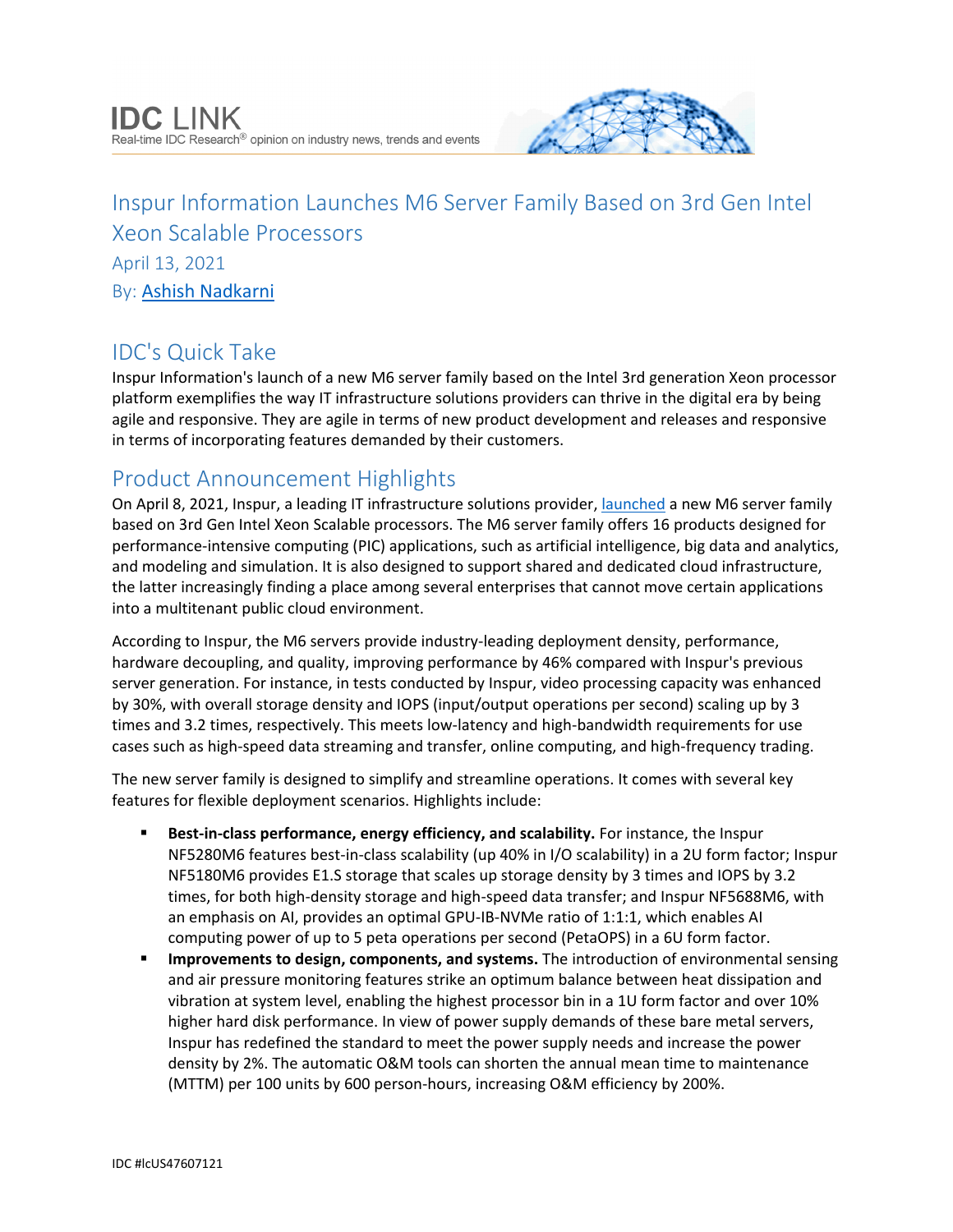- **Securing mission-critical applications with multiple mechanisms.** M6 servers feature improved security encompassing hardware and software-based mechanisms, including firmware and system-level protection. These include dual levels of protection on both the power supply and the mainboard, plus a real-time overloading response feature in hardware; building up the verification hub with FPGA as the root of trust and ISQP as an independent initializer in firmware; and conducting power-on internal memory health testing, component selection, margin protection design, and volume deployment validation. All these measures greatly ease overall risks to the whole system and lower the internal memory failure rate by 60%.
- **Open computing friendly.** As a platinum sponsor of Open Compute Project Foundation, Inspur has ensured that the M6 servers support OCP, ODCC, and Open19 standards. As a core member of global open computing organizations, Inspur is committed to developing a robust open compute ecosystem and contributing technologies to the open compute community. The new M6 server family features key products designed in line with open computing standards, such as the ORS6000S rack, NF5180M6, and NF5280M6. All products embrace open software protocols, such as OpenBMC and Redfish, as well as a multitude of open standard components like OCP3.0 network and E1.S storage.

As a leading provider of computing platforms for modern IT infrastructure, Inspur brings over 30 years of technology and industry experience in the datacenter. With the introduction of the new M6 server family, Inspur is seeking to further facilitate the digital transformation at enterprises worldwide.

### IDC's Point of View

Digital infrastructure has been a driving force of a modern economy with the rise of online education, remote work, and intelligent manufacturing. The impact and influence of digital infrastructure can be measured along two dimensions: data and compute. From a data perspective, IDC predicts the annual data generated worldwide will increase from 33ZB in 2018 to 175ZB in 2025. From a computing point of view, a recently commissioned IDC study (by Inspur) shows that 1 point increase in installed computing power can lead to a 3.3‰ increase in its digital economy and a 1.8‰ increase in gross domestic product (GDP) for any country on average.

Economic and social changes (such as COVID-19) accelerate digital transformation and the digital economy. Contribution to the economy by digitalization will continue to increase, and this will in turn drive growth of digital infrastructure. As the modern enterprise continues its journey of digitalization, it will develop intelligent applications, which in turn will demand virtually endless computing power, necessitating the continuous upgrade of their infrastructure.

This turns the spotlight on IT solutions providers like Inspur to lead the industry in terms of new hardware and innovative designs and ultimately address infrastructure challenges imposed by data explosion and digital transformation. With a processor platform partner like Intel, they can deliver flexible performance needed to service workloads from the edge through the network to the cloud. They need to deliver on the promise of a balanced platform with built-in acceleration and advanced security capabilities to meet the most in-demand workload requirements. Vendors need to continue to deliver more value to their customers with high performance, reliability, and scalability to meet the needs of their digital transformation.

With this in mind, IDC advises CIOs and IT buyers to invest in long-term digital infrastructure strategy: